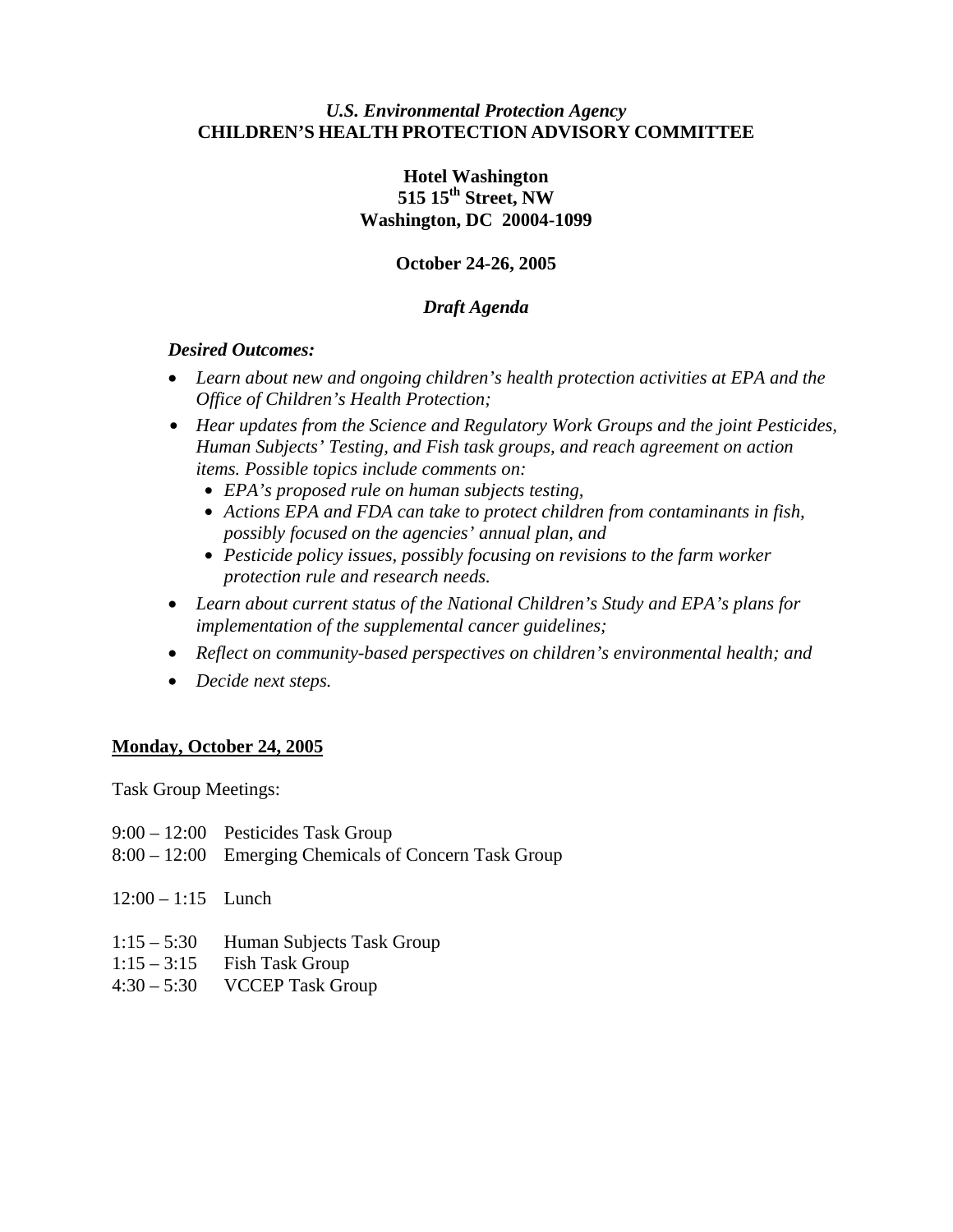# **Tuesday, October 25, 2005**

# **Plenary Session**

| 8:30  | <b>Coffee</b>                                                                                                                                                                                                                 |
|-------|-------------------------------------------------------------------------------------------------------------------------------------------------------------------------------------------------------------------------------|
| 8:45  | Welcome, Introductions, Review Meeting Agenda<br>Objective: Review agenda.                                                                                                                                                    |
|       | Melanie Marty, Chair                                                                                                                                                                                                          |
| 9:00  | <b>Highlights of Recent OCHP Activities</b><br>Objective: Learn about recent developments concerning children's health at EPA and<br>new task group structure for the future.                                                 |
|       | Joanne Rodman, Designated Federal Official                                                                                                                                                                                    |
|       | Update on EPA's Hurricane Katrina and Rita Activities                                                                                                                                                                         |
|       | William Sanders, Acting OCHP Office Director                                                                                                                                                                                  |
| 9:45  | Discussion: Human Subjects Comment Letter<br>Objectives: Review proposed comment letters and identify any issues or concerns [final<br>action to be taken tomorrow].                                                          |
|       | Shelley Davis and Daniel Goldstein, Human Subjects Testing Task Group<br>Co-chairs                                                                                                                                            |
| 11:00 | <b>Break</b>                                                                                                                                                                                                                  |
| 11:15 | <b>Science Work Group Status Report</b><br>$Objective(s)$ : Receive updates on work group activities since February, review proposed<br>comment letters (if any) and identify any issues [final action to be taken tomorrow]. |
|       | Natalie Freeman and Daniel Goldstein, Science Work Group Co-Chairs                                                                                                                                                            |
| 11:45 | Presentation and Discussion: Community-Based Perspectives on<br>Children's Environmental Health<br>Objective: Reflect on community-based perspectives on children's environmental<br>health.                                  |
|       | Bea Barraza, Colaborativo SABER                                                                                                                                                                                               |
| 12:15 | Lunch (on your own)                                                                                                                                                                                                           |
| 1:15  | <b>Update: VCCEP Evaluation</b><br>Objective: Learn about the conference call follow up to the July meeting discussion.                                                                                                       |
|       | John Balbus, Environmental Defense                                                                                                                                                                                            |
| 2:00  | Presentation: National Children's Study                                                                                                                                                                                       |